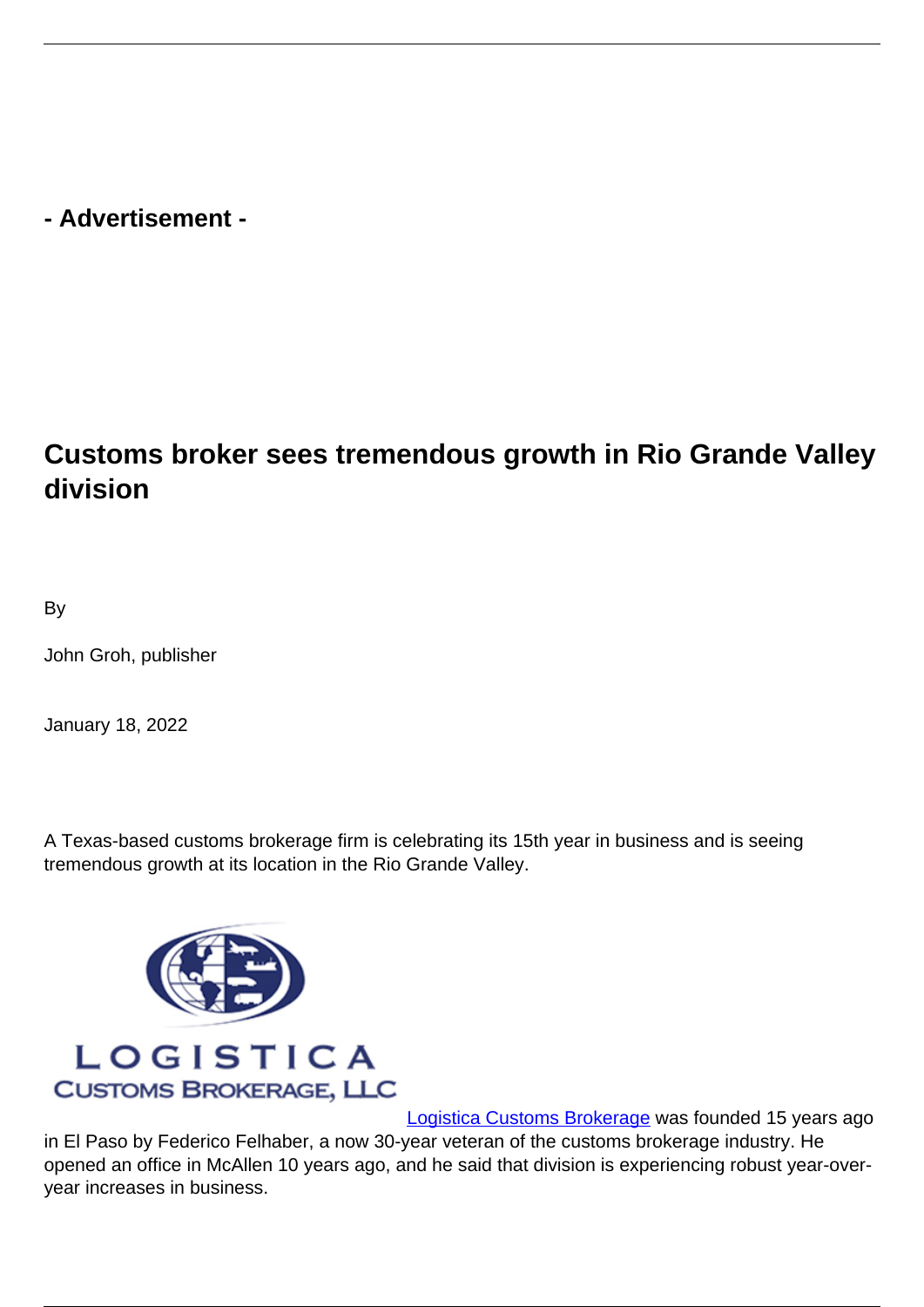"I have been a licensed customs broker for 30 years, and worked in business with my brother for the first 15 years until I decided to open my own brokerage in El Paso," he said. "Then, 10 years ago, one of my clients noted that the Rio Grande Valley was about to explode, and he recommended that I open an office there."

Felhaber said the move has been a boon to his business, with the Rio Grande Valley now the top crossing point for Mexican produce.



Federico Felhaber

"Once the highway system opened from Durango (Mexico) to McAllen, Pharr Bridge became a much more strategic crossing point for produce headed to the Northeast," he said. "Not only are freight rates much better, but a shorter trip means fresher product."

Commenting on the growth of the Rio Grande Valley during the past decade, Felhaber said, "When I opened the McAllen division of Logistica, there were few customs brokerages and cold storage warehouses. Now there are well over 50."

With so many players in the space, one might think it is difficult to stand out. But Felhaber said his 30 years of experience makes Logistica a top option.

"The advantage of using Logistica is definitely our experience," said Felhaber. "In my 30 years as a licensed customs broker, there is nothing I haven't seen. We know what paperwork is required, what agencies we need to work with, and in many cases, we have been working with the same inspectors for many years, so we have the right relationships. We are able to get faster clearance and expedite deliveries."

Logistica offers cold storage services at the McAllen division, and its warehouse has three distinct cold zones: 34 degrees for products such as broccoli, cilantro and carrots; 38 degrees for avocados; and 45 degrees for limes and tomatoes.